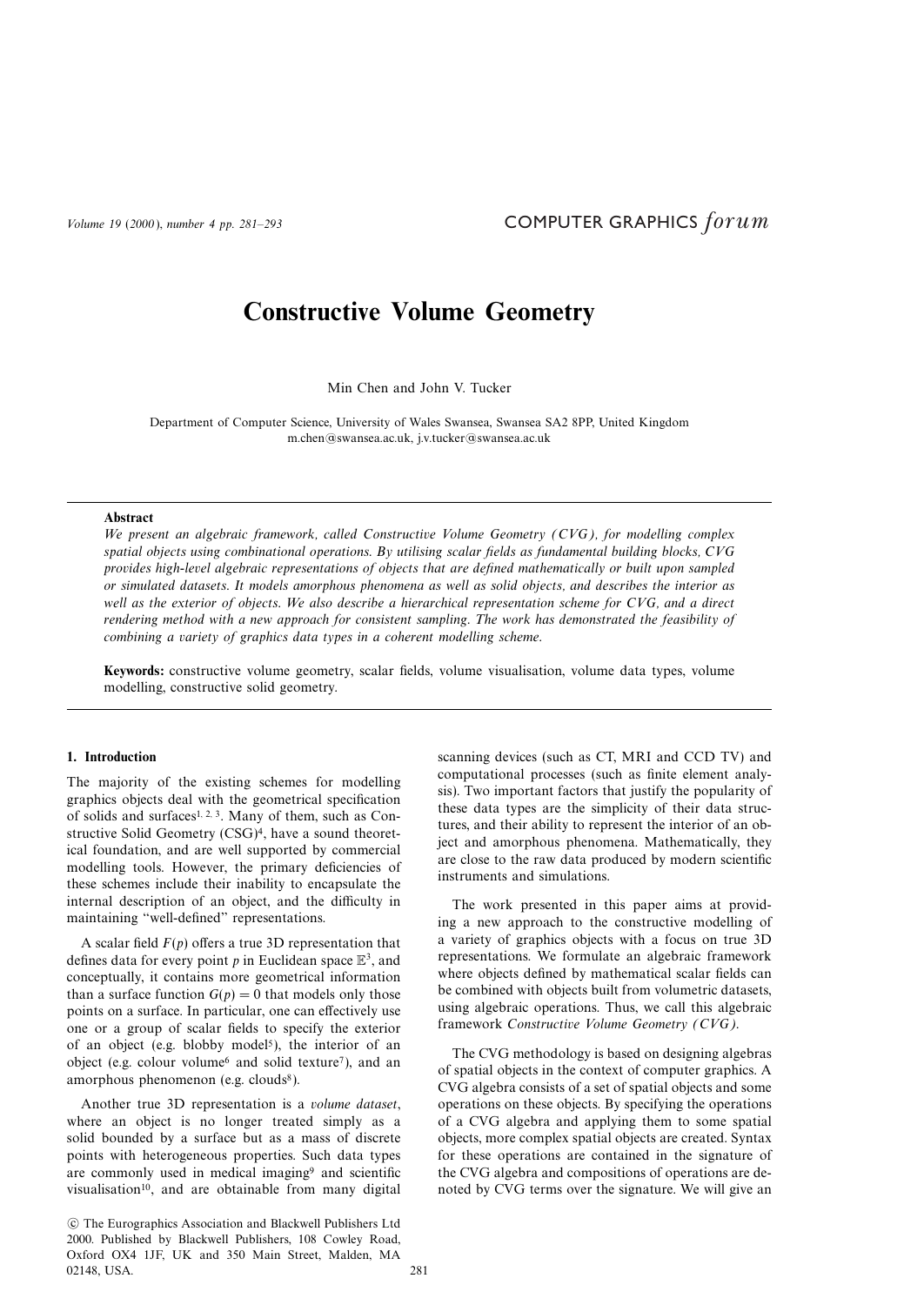abstract account of the general framework, illustrating it with CVG algebras for several classes of objects.

It is common to consider that CSG for solid modelling is based on the specification of a "volume" of points in 3D space. However, CSG defines only the geometry of an object, and treats all internal points homogeneously. In this paper, we will show that CSG is embedded in one of the simplest CVG classes, and we will highlight the novelty of CVG and its merits over CSG.

Algebraic methods have been applied to the specification of solid objects, CSG operations, texture mapping and so forth<sup> $11$ </sup>. Our CVG methodology is guided by the algebraic theory of data types<sup>12, 13</sup>. In this paper, we have employed and adapted only a few simple algebraic concepts (i.e. signature, algebra and term). The paper is self-contained and reader need not be familiar with the general algebraic theory of data types.

In Section 2, we briefly examine the existing methods relevant to CVG, and describe the problems which motivated this work. We then present the core theory of CVG, in particular the concepts of spatial objects and their composition in Section 3. Example object classes are given to illustrate the concepts and operations. In Section 4, we discuss the implementation of a data representation scheme for CVG, and in Section 5 we describe a direct rendering method that was used to generate the figures in this paper, and address a few technical issues. This is followed by our concluding remarks in Section 6.

#### **2. Background**

# **2.1. Related Work**

Geometric modelling plays a key role in computer graphics and computer aided design (CAD). Since interactive computer graphics became viable more than three decades ago, great efforts have been made in this field, resulting in a variety of modelling schemes. Here we use the term scheme to denote a specific data type and its associated methods for creating graphics objects.

Many existing modelling schemes were designed to support *solid modelling*, a discipline that has a strong industrial relevance and encompasses a body of theory, techniques and systems focused on "informationally complete" representations of solids2. Those which "made waves" include boundary representations (breps), constructive solid geometry (CSG), sweeping, parametric surfaces, cell decomposition, spatial occupancy enumeration (SOE), octrees and binary spacepartitioning trees<sup>14</sup>. In particular, Constructive Solid Geometry (CSG)<sup>4</sup> allows complicated objects to be represented as combinations of various ordered union, intersection and *difference* operations on simpler solid objects, which may be bounded primitives or halfspaces. It is supported by Boolean algebra and a set of wellunderstood regularised set operators. Boundary representations and CSG are the most extensively used schemes in computer graphics and CAD. They have a range of versions, and are often used in conjunction with each other and other schemes, leading to many hybrid schemes. Ray tracing has been found to be an efficient way for rendering CSG objects<sup>15</sup>.

For the past two decades, we have also witnessed the rapid popularisation of a number of modelling schemes that are capable of representing non-solid objects, or objects whose boundary cannot easily be described explicitly. They include implicit surfaces, volume datasets, particle systems, fractals and grammar-based models. There are also many special-purpose schemes, such as ocean-wave models, cloud models and cloth models, many of which are physically-based<sup>14</sup>.

In particular, implicit surfaces facilitate the representation of "blobby models"5 and "soft objects"16 through scalar fields, and the composition of more complicated objects using combinational field operations. Their elegance lies in the mapping from implicit functions in the real domain to surface-based objects primarily in the binary domain. In addition to their built-in composition capability, the concept of CSG was also applied to implicit surfaces<sup>17</sup>. The recent work on the modelling and rendering of implicit surfaces<sup>18, 19</sup> further demonstrates the capability of mathematical scalar fields realised through complex combinational composition.

With volume datasets, an object is represented by a "volume" that is commonly defined by a 3D grid of points, where each grid point is associated with a value. The past decade has witnessed significant advances in volume visualisation, driven mainly by applications such as medical imaging and scientific computation. The work in this field has produced a collection of volume rendering methods that enable 3D information in a volumetric dataset to be selectively rendered into 2D images. These methods fall into three main classes, namely surface reconstruction<sup>20, 18</sup>, ray casting<sup>21, 22</sup> and forward projection23, 24. Previous work on volume modelling25 include hierarchical volume representation<sup>26, 27</sup>, multivolume modelling and rendering28, and frequencydomain modelling and rendering29. Work has also been carried out on interactive data modification through procedural tools and operators. Examples are volume sculpting<sup>30</sup>, interactive sculpting<sup>31</sup>, and the haptic interaction model<sup>32</sup>. A noticeable development in recent years is the realisation of CSG with volume representations through voxelisation33, <sup>34</sup>, 35.

These developments suggest that volume-based techniques may have the potential to match and overtake surface-based techniques in computer graphics<sup>36, 37</sup>. We believe that the key to achieving this is a conceptual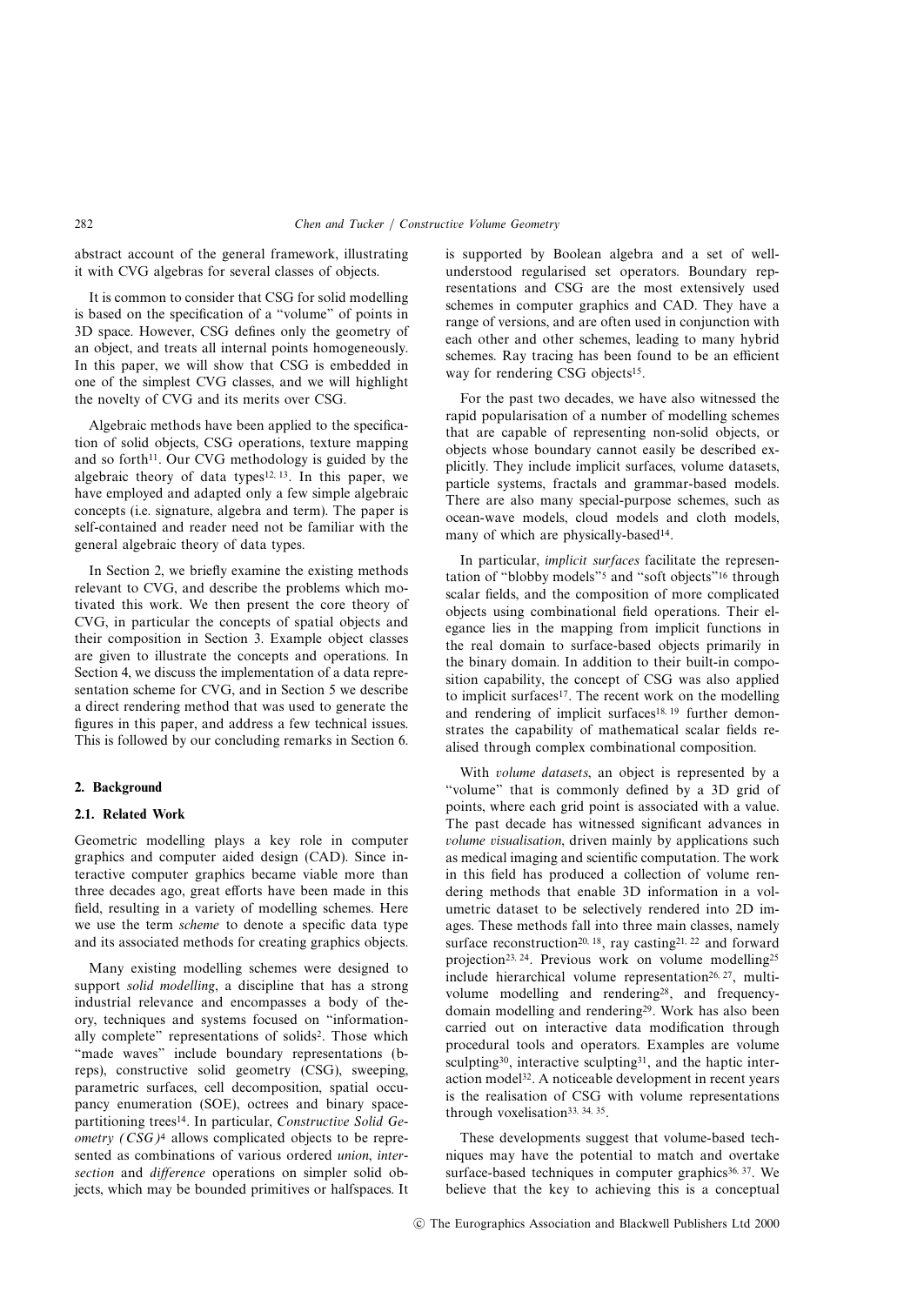

**Figure 1:** The union of spatial objects defined by different opacity fields. (a) The union of two spatial objects in the  $\mathbf{O}(\Sigma_{Boolean\text{-} opacity})$  class. The two opacity fields are centered at  $(0.5, 0, 0)$  and  $(-0.5, 0, 0)$  respectively. Both are defined as  $O(p)=1$  if the radius  $r \le 1$ , and  $O(p)=0$  otherwise. (b) The union of two spatial objects in the  $O(\Sigma_{\text{onacity}})$ class. Both opacity fields are defined as:  $O(p)=1$  if the *radius*  $r$  < 0.6,  $O(p) = 0.9 - r$  *if* 0.6 ≤  $r$  ≤ 0.9, and  $O(p)=0$  otherwise. The object is rendered as an amorphous phenomenon. (c) The union of two spatial objects in the  $\mathbf{O}(\Sigma_{\text{opacity}})$  class. Both opacity fields are defined as:  $O(p)=1 - r$  if the radius  $r \le 1$ , and  $O(p)=0$  otherwise. The image shows iso-surfaces defined by  $O(p)=0.1$ , 0.4 and 0.7 respectively.

unification of volume data types, both discrete and continuous.

# **2.2. Motivation**

Although it would be unnecessary and impractical, and perhaps even impossible, to seek unification of a large number of modelling schemes into one super-scheme, it is desirable to have a general purpose scheme which



**Figure 2:** Applying basic CVG operations to two cubic spatial objects in the  $O(\Sigma_{4\text{-colours}})$  class. Clockwise from top left:  $\boxed{U}(\mathbf{o}_1, \mathbf{o}_2)$ ,  $\boxed{\cap}(\mathbf{o}_1, \mathbf{o}_2)$ ,  $\boxed{-}(\mathbf{o}_2, \mathbf{o}_1)$  and  $\boxed{-}(\mathbf{o}_1, \mathbf{o}_2)$ , where  $\mathbf{o}_1$  is of opacity 0.5 and is associated with a constant colour in a cubic domain, while  $\mathbf{o}_2$ , is of opacity 1, and its colour fields are interpolated scalar fields defined upon some random volumetric datasets.

exhibits a number of important features, such as descriptive power, true 3D representation, constructive geometry, mathematical rigour and finite describability.

The descriptive power of volume datasets is generally recognised. They are true 3D representations, which allow geometrical and physical properties to be defined on every point in a given 3D volume. Most applications employ only very simple data structures in the form of 3D arrays, which facilitate fast hardware and parallel implementations. Despite these features, it must be recognised that the conventional volume-based modelling method is not as sophisticated as those of other schemes. It lacks (i) a high-level method that allows complex objects to be built from simple ones; and (ii) a mature mathematical specification that supports combinational operations on volumetric datasets. Programmers tend to regard volumetric representations as trivial 3D arrays, and manipulate them with "arbitrary" procedural operations.

On the other hand, schemes such as CSG and implicit surfaces have a well-studied mathematical foundation, and are equipped with constructive operations. Despite their important roles in computer graphics and CAD, these schemes are unable to specify internal structures and to model amorphous phenomena. These drawbacks are increasingly becoming noticeable and problematic in modern graphics.

Built upon previous work on CSG, implicit surfaces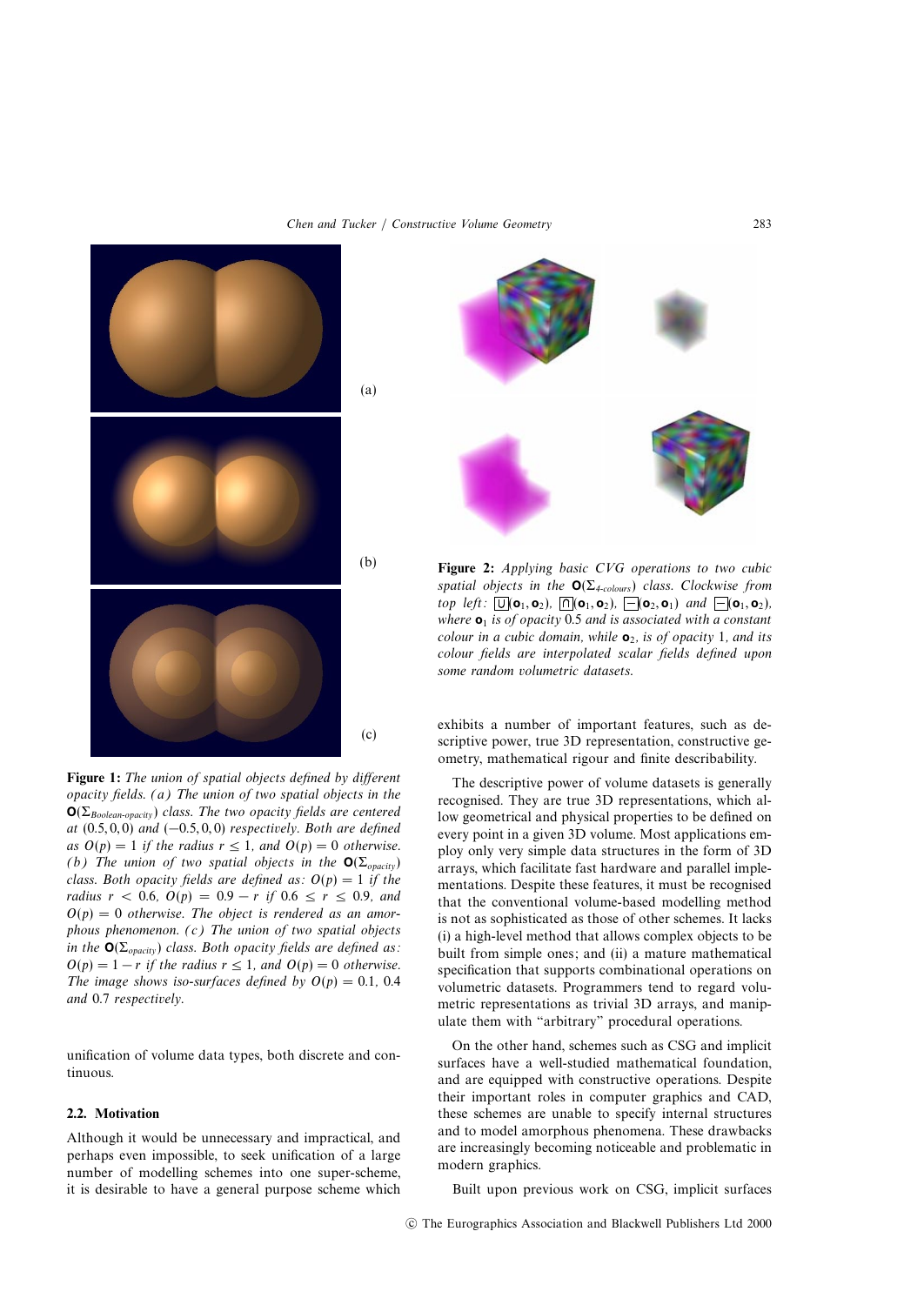and volume visualisation, we propose Constructive Volume Geometry (CVG) as a general purpose framework where objects of a true 3D nature can be specified, manipulated, combined, rendered and animated in a consistent manner.

## **3. Constructive Volume Geometry**

In this section, we outline the algebraic framework of Constructive Volume Geometry (CVG), and the general concepts that facilitate combinational operations on objects built upon scalar fields and volumetric datasets.

# **3.1. Scalar Fields and Spatial Objects**

Let  $\mathbb R$  denote the set of all real numbers, and  $\mathbb E^3$  denote 3D Euclidean space. A scalar field is a function  $F$ :  $\mathbb{E}^3 \to \mathbb{R}$ .

A spatial object is a tuple,  $\mathbf{o} = (0, A_1, \ldots, A_k)$ , of scalar fields defined in  $\mathbb{E}^3$ , including an *opacity* field  $O : \mathbb{E}^3 \rightarrow$ [0, 1] specifying the "visibility" of every point p in  $\mathbb{E}^3$ , and possibly other *attribute* fields  $A_1, \ldots, A_k : \mathbb{E}^3 \to$  $\mathbb{R} \cdot k > 0$ .

The opacity field, which specifies the "visible geometry" of a spatial object, is the most elementary field in CVG. Given an opacity field  $O : \mathbb{E}^3 \to [0, 1]$ , a point  $p \in \mathbb{E}^{3}$  is said to be *opaque* if  $O(p) = 1$ , transparent if  $O(p) = 0$ , and translucent or semi-transparent otherwise. Any point which is not transparent is potentially visible to a rendering algorithm.

Attribute fields are used to define other properties of a spatial object, such as colours, reflection coefficients and so on. In addition, we may employ attribute fields for representing non-graphical properties (e.g. a magnetic field or a distance field). When the specification of "invisible" geometry is necessary, an explicit geometry field may also be introduced. For example, to achieve bump mapping, one may use an additional field to influence normal calculation. A field can also be built from one or more other fields using appropriate mapping functions. Without losing generality, we consider only a "flat" tuple representation in this work. This does not, by any means, prohibit the inclusion of vector or tensor fields in CVG for specific applications.

Different applications may define spatial objects with different attributes, and it is necessary to maintain the inter-operability of objects in a consistent manner. We therefore utilise *algebraic signatures*<sup>12, 38</sup> for naming and identifying scalar fields. A spatial object signature  $\Sigma$  is essentially a collection of names for space, attributes and scalar fields. We use  $O(\Sigma)$  to denote the set of all spatial objects with signature Σ. We conveniently call **O**(Σ) a spatial object class, or class for short. Spatial objects in the same class are thus inter-operable38.

Note that we do not require a scalar field to be a continuous function. This is consistent with the spatial occupancy of objects in real life, and continuity is not needed in the modelling scheme. However, continuity is an interesting property intimately connected with computability theory. We have also deliberately avoided the introduction of the isosurface concept which has been extensively used in areas such as implicit surface and volume visualisation. This is simply because we are interested in developing a scheme that models objects in their three dimensional entirety, and that is independent of specific rendering algorithms or applications.

#### **3.2. Operations on Spatial Objects**

A CVG algebra is simply a spatial object class and a family of operations  $\Phi_1, \Phi_2, \dots, \Phi_m$ . Given a CVG algebra, we may choose some spatial objects and apply a sequence of operations to create a complex spatial object in the algebra. The composition of such a sequence of operations is represented by an algebraic expression called a CVG term. A CVG term over a CVG algebra is recursively defined by:

$$
t ::= \mathbf{o}_1 | \cdots | \mathbf{o}_n | \Phi_1(t_1, \ldots, t_{n_1}) | \cdots | \Phi_m(t_1, \ldots, t_{n_m}),
$$

where  $\mathbf{o}_i \in \mathbf{O}(\Sigma)$  and the  $t_i$ 's are CVG terms.

With the definitions in 3.1, operations defined upon spatial objects can be decomposed into simple arithmetic operations on scalars through a series of operational decompositions. Let  $\mathbf{o}_1 = (O_1, A_{1,1}, \ldots, A_{1,k})$  and  $\mathbf{o}_2 =$  $(O_2, A_{2,1},...,A_{2,k})$  be two objects of the same signature Σ. For example, we may define a general binary operation

$$
\Phi: \textbf{O}(\Sigma) \times \textbf{O}(\Sigma) \to \textbf{O}(\Sigma)
$$

as the composition of any set of  $2(k+1)$ -ary operations  $\mathbf{G}_0, \mathbf{G}_1, \ldots, \mathbf{G}_k$  on scalar fields by:

$$
\Phi(\mathbf{o}_1, \mathbf{o}_2) = (G_0(O_1, A_{1,1},..., A_{1,k}; O_2, A_{2,1},..., A_{2,k}),
$$
  
\n
$$
G_1(O_1, A_{1,1},..., A_{1,k}; O_2, A_{2,1},..., A_{2,k}),
$$
  
\n
$$
\vdots
$$
  
\n
$$
G_k(O_1, A_{1,1},..., A_{1,k}; O_2, A_{2,1},..., A_{2,k})).
$$

In many applications it is adequate to define Φ using only binary operations on the corresponding attribute fields, such as  $G_i(A_{1,i}, A_{2,i})$ ; and sometimes allowing operations involving opacity fields in addition addition to the corresponding attribute fields, such as  $G_i(O_1, A_{1,i}, O_2, A_{2,i}).$ 

In the basic version of CVG, each scalar field operation **G** is a pointwise extension of a scalar operation **G**, that is, **G** is defined by applying **g** to scalars at every point in  $\mathbb{E}^3$ . Note that the extension is uniquely determined: for operations **g** and **h** on scalars with their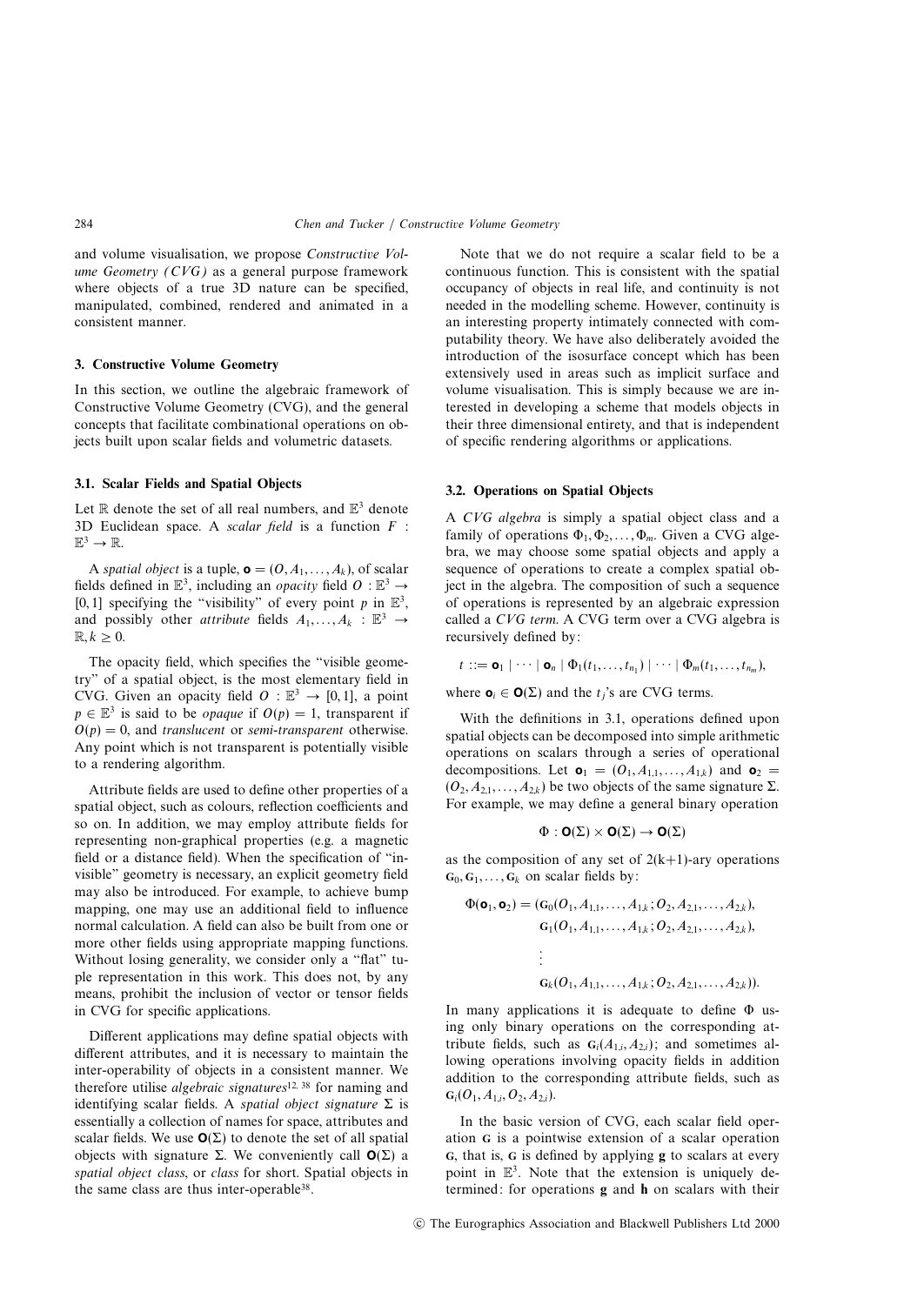pointwise extensions **G** and **H** to operations on scalar fields,

$$
\mathbf{g} = \mathbf{h} \Longleftrightarrow \mathbf{G} = \mathbf{H}.
$$

Furthermore, standard properties and laws of operations on scalars also hold for the corresponding operations on scalar fields<sup>38</sup>.

# **3.3. Classes**

#### **3.3.1. Opacity Only Class**

One of the simplest classes in CVG may contain only an opacity field  $O : \mathbb{E}^3 \to [0,1]$  that determines the visibility of  $\mathbb{E}^3$ . Let  $\Sigma_{\text{onacity}}$  be the signature of this class, and let  $\boxed{U}$ ,  $\boxed{\cap}$  and  $\boxed{\equiv}$  be its three basic combinational operations which are defined by:

$$
\text{union}: \boxed{\cup}(\mathbf{o}_1, \mathbf{o}_2) = \text{MAX}(O_1, O_2)
$$
\n
$$
\text{intersection}: \boxed{\cap}(\mathbf{o}_1, \mathbf{o}_2) = \text{MIN}(O_1, O_2)
$$
\n
$$
\text{difference}: \boxed{\cup}(\mathbf{o}_1, \mathbf{o}_2) = \text{SUB}_{01}(O_1, O_2)
$$

where **MAX**, MIN and **SUB**<sub>01</sub> are the pointwise extensions<sup>39</sup> of scalar operators **max**, **min** and  $\text{sub}_{01}$  defined in Appendix A.

As mentioned in 3.1, the opacity field implicitly defines the "visible geometry" of an object. This geometrical feature becomes more obvious if we substitute the interval [0, 1] by the Boolean domain  $\mathbb{B} = \{0, 1\} \subset [0, 1]$ in  $\mathbf{O}(\Sigma_{\text{onacity}})$ . In this context, operations  $|\overline{U}|$ ,  $|\overline{U}|$  and  $\Box$  are essentially operations on point sets defined by the Boolean scalar fields, and they are equivalent to those in CSG (Constructive Solid Geometry)4. It has been shown in our study38 that CSG based on union ∪, intersection ∩ and difference − is embedded in the corresponding CVG class  $O(\Sigma_{\text{Boolean- opacity}})$  based on  $\overline{U}$ ,  $\lceil \bigcap$  and  $\lceil \bigcap$ ; that is, through an injective homomorphic mapping from a CSG algebra to a CVG algebra, the well known CSG laws can be deduced from the CVG laws in  $\mathbf{O}(\Sigma_{\text{Boolean-onacity}})$ . In practice,  $\mathbf{O}(\Sigma_{\text{Boolean-onacity}})$  possesses the same modelling capability as the CSG Method, and Figure 1(a) shows a union of two spatial objects defined with Boolean scalar fields.

 $O(\Sigma_{\text{opacity}})$ , however, exhibits far more descriptive power than  $O(\Sigma_{\text{Boolean-operator}})$  with its real domain scalar fields as demonstrated in Figures 1(b) and 1(c). CSG is not capable of modelling any amorphous phenomenon such as Figure 1(b), while it would require 6 objects with CSG to define Figure 1(c).

#### **3.3.2. Common Graphics Classes**

It is intended for CVG not to fix a set of object classes or a set of operations for each class, but to provide an algebraic framework for defining a variety of operations appropriate to the geometrical, graphical and physical properties defined in a computer graphics problem.

Examples of classes for common graphics applications are:

- $\mathbf{O}(\Sigma_{4\text{-colours}})$  where each spatial object is defined with an opacity field and three colour fields:  $O, R, G, B$ :  $\mathbb{E}^3 \rightarrow [0, 1].$
- $\mathbf{O}(\Sigma_{\text{visualisation}})$  which is designed for data visualisation, and has a data field  $D : \mathbb{E}^3 \to \mathbb{R}$  in addition to  $O, R, G, B : \mathbb{E}^3 \to [0, 1]$ . The opacity and colour fields may be defined by mapping from D.
- $\mathbf{O}(\Sigma_{\text{Phong}})$  which models the basic object properties used in the Phong illumination model, and it contains an opacity field and four attribute fields defining the coefficients for ambient, diffuse and specular reflections and specular reflection exponent.
- **O**(Σ7-colours) which is based on an idealised physical analogy40, where the colour of an object is separated into the part from pigmented particles, and that from a homogeneous medium. In addition to six colour fields, an additional field defines the opacity of the material and the proportional effect of the two parts of colour.

Consider  $O(\Sigma_{4\text{-colours}})$  as an example. Its underlying concept was originally formulated for describing images41, and was later adapted in the form of  $O(\Sigma_{visualisation})$  for volume visualisation<sup>21</sup>. The examples of some commonly used operations in  $O(\Sigma_{4\text{-colours}})$  include:

- union:  $\overline{U}(\mathbf{o}_1, \mathbf{o}_2) = (MAX(O_1, O_2)),$  $\text{SELECT}(O_1, R_1, O_2, R_2), \text{SELECT}(O_1, G_1, O_2, G_2),$ **SELECT** $(O_1, B_1, O_2, B_2)$ ;
- intersection:  $\overline{\cap}$  (**o**<sub>1</sub>, **o**<sub>2</sub>) = (MIN( $O_1$ ,  $O_2$ ), **SELECT** $(O_1, R_1, O_2, R_2)$ , **SELECT** $(O_1, G_1, O_2, G_2)$ ,  $SELECT(O_1, B_1, O_2, B_2))$ ;
- difference:  $[\neg(\mathbf{o}_1, \mathbf{o}_2) = (\mathbf{s} \mathbf{U} \mathbf{B}_{01}(O_1, O_2), R_1, G_1, B_1);$
- $\bullet$  blend:  $\overline{\oplus}$ ( $\mathbf{o}_1$ ,  $\mathbf{o}_2$ ) = (ADD<sub>01</sub>( $O_1$ ,  $O_2$ ),  $MIX<sub>01</sub>(O<sub>1</sub>, R<sub>1</sub>, O<sub>2</sub>, R<sub>2</sub>), MIX<sub>01</sub>(O<sub>1</sub>, G<sub>1</sub>, O<sub>2</sub>, G<sub>2</sub>),$  $MIX_{01}(O_1, B_1, O_2, B_2))$ ;
- cap:  $\mathbf{e}_1(\mathbf{o}_1, \mathbf{o}_2) = (\mathbf{CAP}_{01}(O_1, O_2), \mathbf{CAP}_{01}(R_1, R_2)),$  $\text{CAP}_{01}(G_1, G_2), \text{CAP}_{01}(B_1, B_2));$
- trim:  $\blacksquare$ (**o**<sub>1</sub>, **o**<sub>2</sub>) = (**TRIM**<sub>01</sub>( $O_1$ ,  $O_2$ ), **TRIM**<sub>01</sub>( $R_1$ ,  $R_2$ ), **TRIM**<sub>01</sub>( $G_1, G_2$ ), **TRIM**<sub>01</sub>( $B_1, B_2$ )).

The scalar field operations in the above list can easily be derived from scalar operations by pointwise extension as given in Appendix A. Other operations on scalar fields can also be introduced. For example, one may introduce pointwise extensions of arithmetic operators for building implicit surfaces. Figure 2 (see p. 283) shows the results of applying CVG operations to a translucent pink object  $o_1$  and a randomly-coloured solid object  $o_2$ . Figure 3 illustrates the effect of combinational operations to the interior of the objects.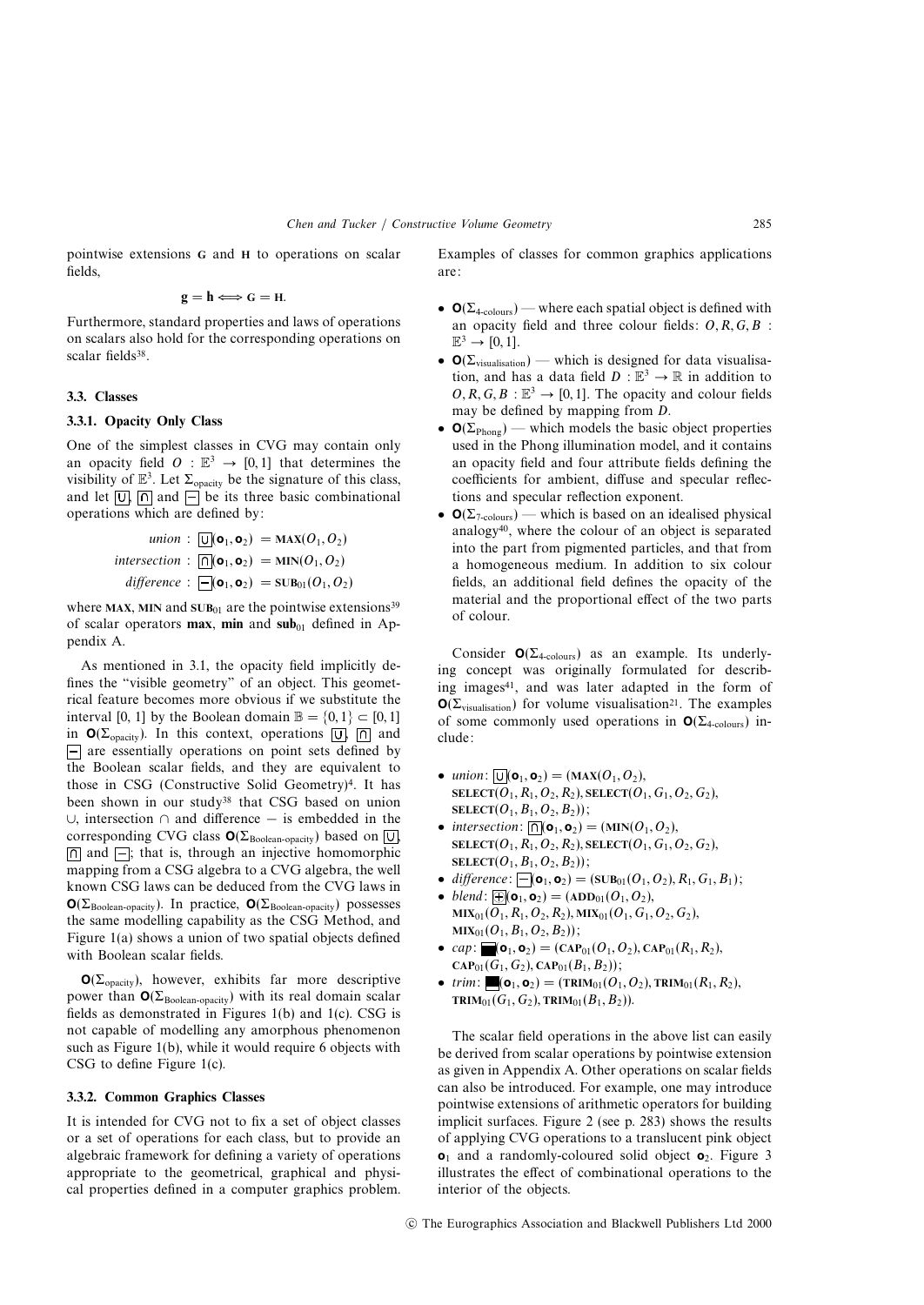

Figure 3: The effect of applying combinational operations to the interior of objects. From left to right, they are cylinder **c**, sphere **s**,  $\overline{U}$  (**c**, **s**),  $\overline{\bigcap}$  (**c**, **s**),  $\overline{\bigcap}$  (**c**, **s**) and  $\overline{\bigcap}$  (**s**, **c**). The geometry (i.e. opacity) and colour of both cylinder and sphere are specified using simple scalar fields. For instance, the opacity field of the sphere is defined as  $(1 - r)$  where r is the radius. Only the iso-surface  $\tau = 0.1$  of each object is rendered. Each object is also subtracted by an additional spatial object to reveal its internal structure.



**Figure 4:** Man in the sky. This scene is constructed from three interpolated volume objects, namely **head**, **sky** and **clouds**. The opacity and colour fields of **head** are built from a CT dataset (from the University of North Carolina). Both **sky** and **clouds** are constructed from an image (bottom left) with appropriate transformations (bottom right), and their colour fields are defined using the original RGB colours of the image. Object **sky** is placed at the background of the scene and is completely opaque, while **clouds** that simulates the clouds surrounding the CT head is modelled by setting its opacity at each voxel in proportion to the red component of the corresponding image pixel.

With the scalar operations in Appendix A, and other additional ones if necessary, more complicated signatures may be formulated to model the composition of spatial objects based on physics or empirical simulation. For instance,  $\mathbf{O}(\Sigma_{\text{visualisation}})$  may be extended to include more data fields for multivariate visualisation, and  $O(\Sigma_{\text{Phong}})$  may be extended to include refraction properties. Our theory of CVG has provided a mathematically sound framework for such extensions, together with a mechanism, to be outlined below, for dealing with fields which cannot be described by simple functions.

#### **3.4. Volume Objects**

A scalar field can be defined by any mathematical function in  $[\mathbb{E}^3 \to \mathbb{R}]$  as shown above. However, most graphics objects in practice are contained in a finite region in  $\mathbb{E}^3$ , and many are represented by data specified on a discrete point set. To facilitate constructive operations on such objects, it is necessary to introduce briefly the concepts of volume objects and interpolated volume objects.

A scalar field  $F : \mathbb{R}^3 \to \mathbb{R}$  is *bounded* if there exists a bounded set  $X \subset \mathbb{E}^3$  such that

$$
p \in \mathbb{E}^3 - X
$$
 implies  $F(p) = c$ ,

where c is a predefined constant in  $\mathbb R$ . We say F is bounded by  $X$ . For a bounded opacity field, we choose  $c = 0$ .

For a spatial object whose opacity and attributes are defined by a finite set  $P$  of points, a practical method to define its scalar fields is to derive a bounding set  $X$ from  $P$  and to interpolate the values over  $X$  from the values at the points in P.

Given a finite set  $P = \{p_1, p_2, \ldots, p_n \mid p_i \in \mathbb{E}^3\}$  of distinct points, we will call the convex hull  $\mathcal{V}(P)$  of the point set P the volume of P, and  $p_1, p_2, \ldots, p_n$  voxels.

When each voxel  $p_i$  is associated with a known scalar value  $v_i$ , and the value at every other point in  $\mathcal{V}(P)$  can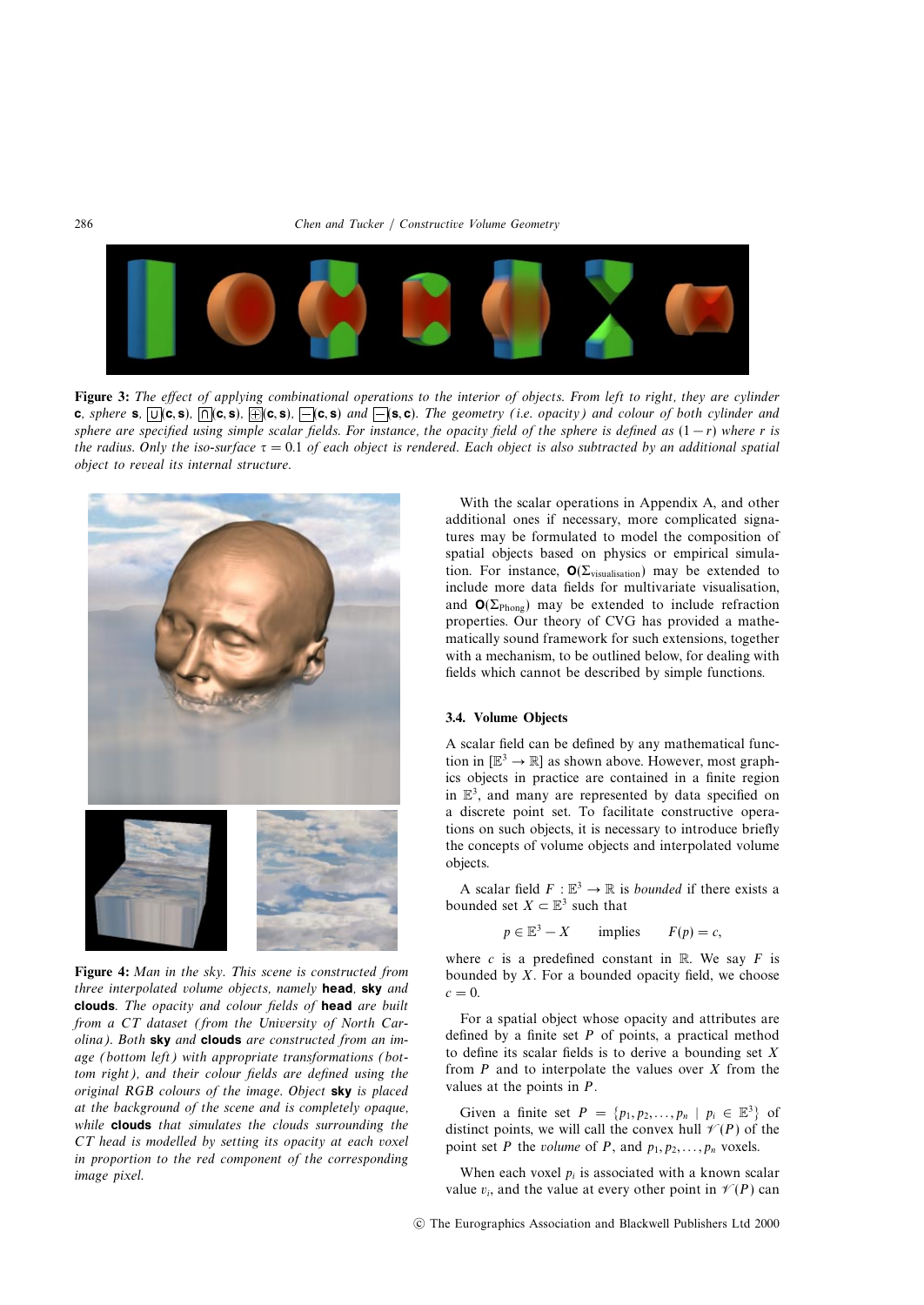

**Figure 5:** A data representation scheme for CVG



**Figure 6:** With CVG, discrete and continuous data types can easily be integrated into a single scene.

be uniquely determined by an interpolation function I defined upon the known scalar values, an interpolated scalar field F can be defined in  $\mathbb{E}^3$  by:

$$
F(p) = \begin{cases} I(p,(p_1,v_1),\ldots,(p_n,v_n)) & p \in \mathscr{V}(P), \\ c & p \notin \mathscr{V}(P). \end{cases}
$$

The most typical interpolated scalar field would be



**Figure 7:** CVG operations are used to synthesise expressive images with 3D strokes defined by scalar fields.



**Figure 8:** A CVG scene rendered as two isosurfaces, one translucent and one opaque, using direct surface rendering.

the data obtained through computed tomography (CT), where voxels are organised in the form of a regular 3D grid and each voxel is associated with a density value. Tri-linear interpolation is usually used to determine the unknown values in  $\mathcal{V}(P)$ , and this, together with the grid of voxels, defines an interpolated scalar field. For a non-regular volume with scattered voxels, 3D Delaunay tetrahedralisation<sup>42</sup> may be applied to  $\mathcal{V}(P)$ , and unknown values in each tetrahedron are then determined by bary-centric interpolation, which is commonly used in finite element analysis.

A spatial object  $o \in O(\Sigma)$  is a *volume object* if there is a bounded set  $X \subset \mathbb{E}^3$  such that the opacity field of **o** is bounded by X. In other words, it is certain that **o** is not visible in  $\mathbb{E}^3 - X$ , though it might also contain "invisible" geometry" in  $X$ .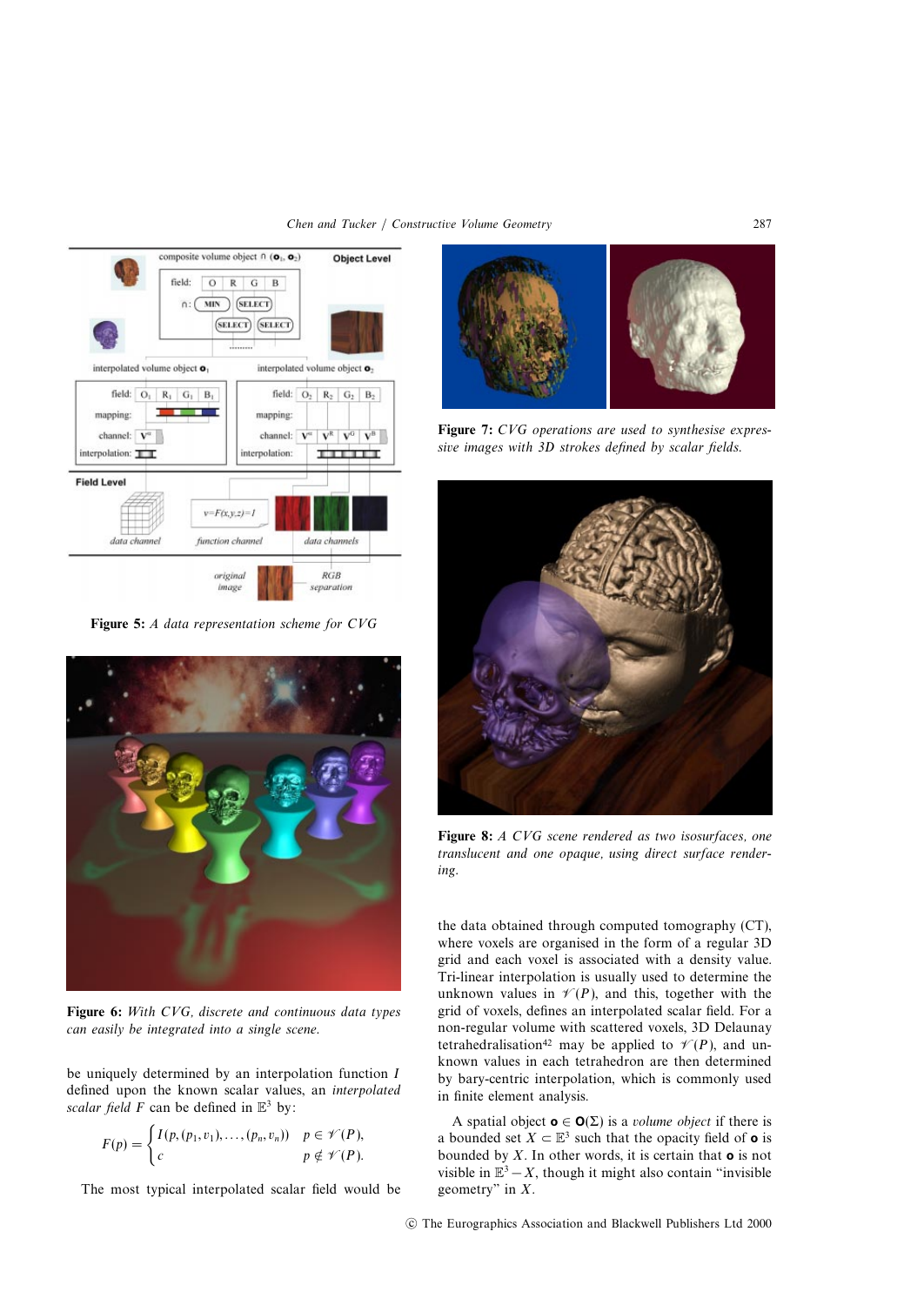An interpolated volume object is a volume object with at least one interpolated scalar field. In practice, when a volume object is made of a mixture of mathematical and interpolated scalar fields, it is usually the convex hulls of the interpolated scalar fields which determine the bounded set of the opacity field.

In volume visualisation, for instance, an interpolated scalar field D may be defined upon a CT dataset. By defining a few simple mapping functions, we obtain an opacity field  $O$  and three colour fields  $R$ ,  $G$  and  $B$ . These fields form a spatial object  $\mathbf{o} \in \mathbf{O}(\Sigma_{\text{visualisation}})$  as defined in 3.3. **o** is an interpolated volume object, since **o** is derived from P as:

$$
O(p) = \begin{cases} M(I_D(p,(p_1,v_1),\ldots,(p_n,v_n))) & p \in \mathscr{V}(P), \\ 0 & p \notin \mathscr{V}(P); \end{cases}
$$

where *M* is an opacity mapping function.

We also notice that a 2D image is an interpolated volume object if one associates it with an opacity field bounded by the convex hull of the image. Figure 4 shows an example of applying the CVG operations to volume objects built from images and volumetric datasets. This figure also demonstrates the capability of CVG in modelling both solid and amorphous objects.

#### **4. Specifying CVG Scenes**

The previous section presented the basic theoretical concepts for Constructive Volume Geometry (CVG) that enable a complex spatial object to be constructed from a set of simple objects using a CVG term. In this section, we briefly describe the practical considerations for modelling CVG scenes. A detailed discussion on the development of a CVG modelling environment can be found in the authors' recent publication<sup>43</sup>.

As with many other algebraic data types in computer science, a CVG term can be represented by a CVG tree, where non-terminal nodes represent CVG operators and terminal nodes represent spatial objects whose scalar fields are either interpolated scalar fields or defined mathematically.

As shown in Figure 5, we organise the data of a CVG tree into two levels, namely the field level and object level. The field level contains the specification of all scalar fields, including those defined mathematically and those built upon discrete datasets. At the object level, a spatial object is represented by a CVG tree that corresponds to a CVG term. The root represents the final composite volume object. A composite geometrical transformation matrix may be defined at each node, and a set of mapping functions at each terminal node.

To facilitate efficient processing of a CVG term, bounding boxes are also assigned to the spatial objects at the terminal nodes. Such a bounding box is called an H-box as it is defined by a hexahedral box with quadrilateral faces. This in effect makes all spatial objects into volume objects. We also pre-process and store the x-,  $y$ -, *z*-extents of each sub-tree as a bounding box (called a B-box) at the corresponding node. These two types of boxes enable a substantial reduction in the amount of sampling required during processes such as rendering and voxelisation.

We utilise three coordinate systems for scene specification, and they are:

- World Coordinate System  $(WCS)$  a theoretically unbounded 3D domain where all spatial objects in a scene are positioned.
- Normalised Volume Coordinate System  $(NVCS)$  a unit cubic domain which is used to standardise the transformation between an H-box (defined in WCS) and a local field coordinate system.
- Field Coordinate System (FCS) a bounded 3D domain  $[x_1, x_2] \times [y_1, y_2] \times [z_1, z_2](x_1 < x_2, y_1 < y_2, z_1 <$  $z_2$ ) which defines a bounded set as discussed in 3.4. For instance, given a volume dataset, one would typically define the domain as  $[0, N_x-1] \times [0, N_y-1] \times [0, N_z-1]$ that corresponds to a specific volumetric dataset, where  $N_x$ ,  $N_y$  and  $N_z$  are the dimensions of the dataset.

In our implementation, we have included a set of builtin scalar fields, such as spherical, cylindrical, parabolic and hyperbolic fields, and random volumetric datasets. There are also a range of mapping and interpolation functions which have added an extra degree of flexibility to the specification of CVG scenes. Figure 6 shows a scene composed of spatial objects defined with discrete and continuous data types. In the scene, for example, the stools are defined by scalar fields of one sheet hyperboloids. The head and skulls are interpolated volume objects constructed from the same CT dataset with different opacity mapping. Each head or skull is combined with the corresponding stool through a union operation before colour mapping is applied. An image, as a background, is treated simply as an interpolated volume object. The "planet" is an intersection of the CT dataset and a spherical field, and the latter is also used to define the atmosphere of the "planet".

We have also experimented with the synthesis of expressive images with relatively complex CVG operations. Figure 7 shows two such examples, where the 3D strokes in the image on the left are defined by cylindrical scalar fields randomly placed in a domain under the influence of some fields. The composite object is then intersected with the CT dataset, before it is combined with the skull. For the image on the right we subtract the 3D strokes from the CT dataset using the difference operation to simulate carving actions in sculpting.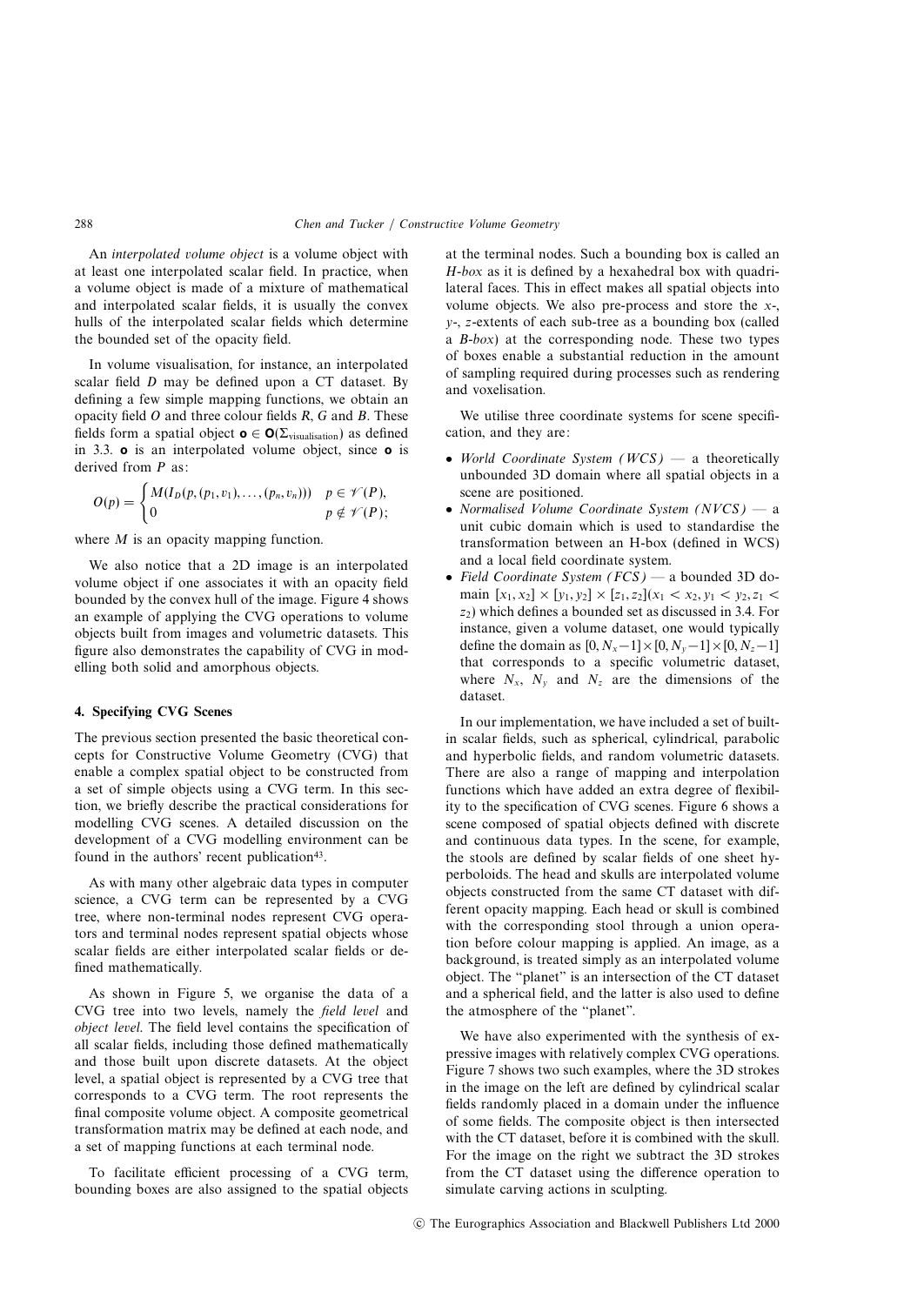The two-level representation of a CVG tree also facilitates a degree of data sharing and separates data to suit different computational processes. For Figure 6, for instance, we need to store the CT dataset only once at the field level as the space requirement for such data is considered to be relatively expensive.

### **5. Direct Rendering CVG Scenes**

Given a CVG scene represented by a CVG term, the goal of a rendering process is to synthesise a 2D image representing a view of the scene. As demonstrated by previous work on voxelising CSG objects<sup>33, 34, 35, 36</sup>, it is possible to voxelise a CVG scene into a volume buffer, which can then be rendered using a volume renderer. For some scenes, it may also be possible to extract a set of surface representations from a CVG term, and to synthesise an image using a surface renderer. However, as discussed earlier, it would be more desirable to render a CVG term directly by processing individual components as independently as possible. In this section, we describe our approach to the direct rendering of CVG scenes and discuss a few technical issues in implementation.

#### **5.1. Sampling**

Ray marching44 has been used to evaluate fields in previous work on implicit surfaces<sup>45</sup> and volume rendering<sup>21</sup>. Although the L-G surface technique<sup>46</sup> has become a preferable approach in the area of implicit surfaces, we have adapted the ray marching mechanism for its generality and its ability to deal with both solid objects and amorphous phenomena.

The basic mechanism is to sample at regular intervals along each ray cast from the view position. At each sampling point  $p$ , we recursively determine if  $p$  is inside the current CVG subtree, until we reach a terminal node. If  $p$  is inside the H-box at the node, appropriate opacity and attribute values at  $p$  are obtained and returned to the parent node. At each non-terminal node, a CVG operation is applied to the values from child nodes, and so on.

Our implementation supports both direct volume rendering<sup>21</sup> and direct surface rendering<sup>47</sup>. The former was primarily designed for amorphous objects, but can also work with solid objects if an opacity field can be suitably defined. Backward ray casting, which samples in the direction away from the viewing position, is employed to take the advantage of possible early termination of the ray. Direct surface rendering allows the display of an iso-surface without explicit surface reconstruction. Being able to calculate a surface normal at each ray-surface intersection point, the method avoids the less accurate vertex normal calculations in both Gouraud and Phong shading, resulting in better

rendering quality (Figure 8). Our implementation of the direct surface rendering algorithm facilitates the rendering of multiple iso-surfaces.

However, unlike implicit surfaces, a CVG scene is normally defined with multi-valued opacity fields; and unlike the conventional volume visualisation, a CVG scene may consist of many spatial objects with opacity fields defined in a variety of ways. In direct volume rendering, the main difficulty is to maintain a consistent opacity accumulation with different sampling intervals. The standard volume rendering integral for determining the visible colour at an arbitrary point  $t$  along a ray bounded by  $[t_1, \infty)$  is:

$$
C_{sum}(t) = \int_{u=t_1}^{u=t} C(u) \cdot \alpha(u) \cdot \beta(u) du
$$
  
= 
$$
\int_{u=t_1}^{u=t} C(u) \cdot \alpha(u) \cdot e^{-\int_{v=t_1}^{v=u} \beta(v) dv} du
$$

where  $C_{sum}(t)$  defines the accumulated colour at t,  $C(u)$ is a colour function,  $\alpha(u)$  is a density function and  $\beta(u)$ is a transparency function. In practice, this is usually approximated by a discrete sampling process that accumulates  $c_{sum}$  and  $o_{sum}$  at each sample. The amount of colour c and opacity  $\boldsymbol{\rho}$  to be added into  $c_{sum}$  and  $o_{sum}$  respectively at each sample thus depends on the sampling distance as well as  $C(u)$  and  $\alpha(u)$ .

To solve this problem, we have introduced two sampling parameters: the standard and actual sampling distances. The *standard sampling distance*  $\Delta$  specifies a distance such that if samples are taken at regular intervals  $1\Delta, \ldots, k\Delta, \ldots$ , along a ray, the opacity accumulated is considered to be "correct". In other words, the mapping from  $\alpha(u)$  to an opacity has taken  $\Delta$  into account. To achieve a high quality rendering, we normally use a much smaller interval  $\delta < \Delta$ . The opacity  $\mathbf{o}_{\delta}$  oversampled with  $\delta$  is corrected by:

$$
\boldsymbol{\mathit{o}}_{\delta}=1.0-(1.0-\boldsymbol{\mathit{o}})^{(\delta/\Delta)}
$$

resulting in  $\mathbf{o}_{\delta}$  as the actual opacity to be accumulated. The proof of this correction can be derived using the standard discrete function for backward mapping (for ray casting from the viewer). Figure 9 shows a set of tests that demonstrate the sampling consistency.

Our testing has also shown that the high resolution sampling with a correction is generally more cost-effective than both image- and object-based supersampling. It can also be used for adaptive sampling and space leaping with a dynamic  $\delta$  set according to the current density and complexity in the scene.

For each CVG tree, we also specify a sampling domain  $\epsilon$ , which defines a small cubic domain  $[x - \epsilon, x + \epsilon] \times$  $[y - \epsilon, y + \epsilon] \times [z - \epsilon, z + \epsilon]$  at each sampling point, and which determines the positions of additional samples for normal computation should there be a "hit".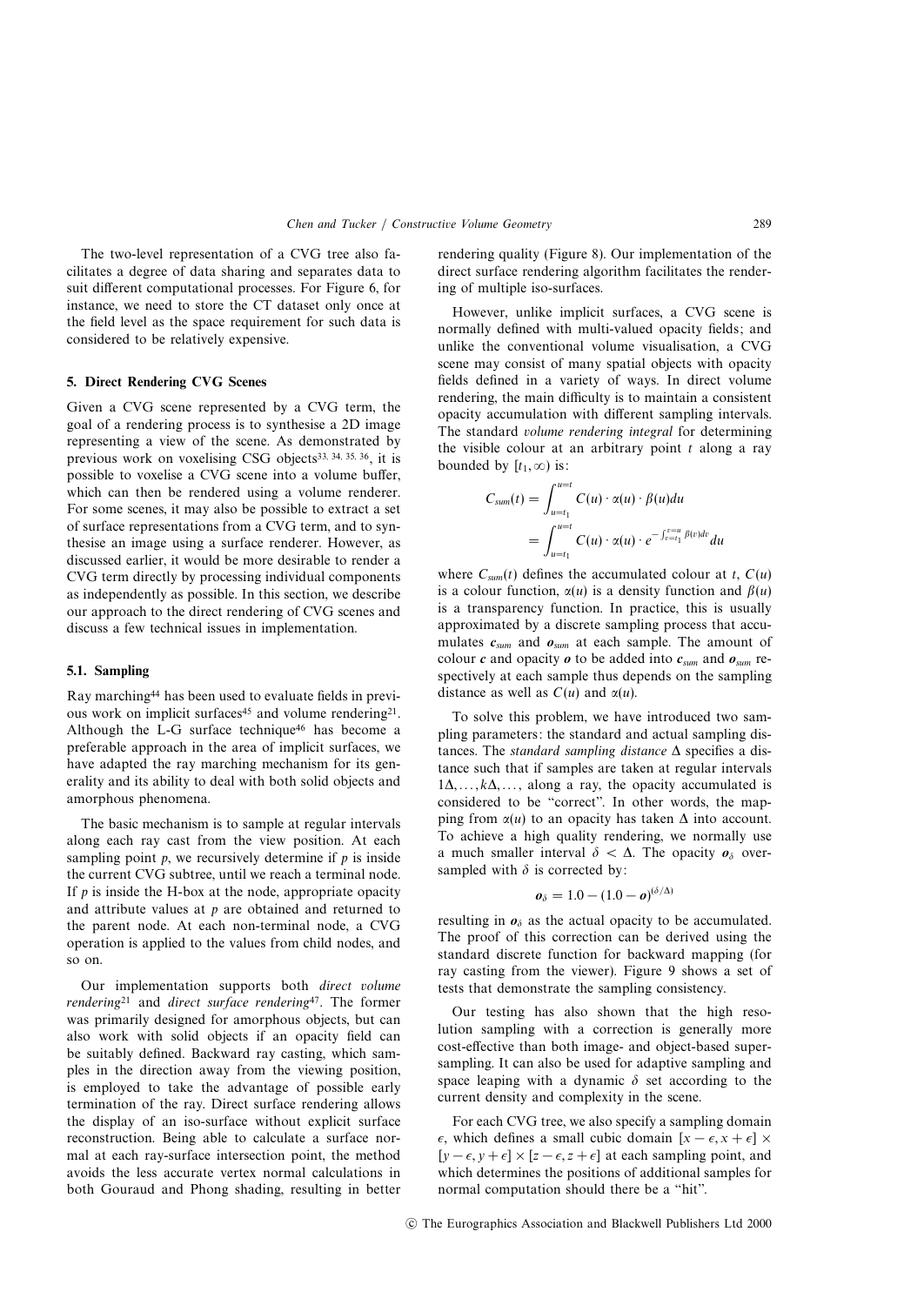

**Figure 9:** A prism with a uniform density is rendered against a strip background with different sampling distance  $\delta$ . The opacity  $\boldsymbol{o}$  obtained at each sampling point (assuming correct for  $\Delta$ ) is set to 0.5. It is not easy for naked eyes to distinguish  $(f)$  from  $(e)$  and  $(d)$ .

#### **5.2. Disjoint Spatial Objects**

Theoretically, any CVG scene can be modelled by a single CVG tree where disjoint spatial objects are banded together using  $\boxed{U}$  operations. Nevertheless, this may lead to a great deal of inefficiency when a scene contains many independent objects.

In CSG, or equally in  $O(\Sigma_{\text{Boolean-opacity}})$ , the following is considered to be trivial: given a point  $p$  and a CSG object  $A \cup B$ , "p is in A" implies "p is in  $A \cup B$ ". In other words, if sampling A at  $p$  has a hit, there is no need to sample B.

However, this is not the case in CVG classes with real domain opacity fields. For instance, for  $\mathbf{o}_1, \mathbf{o}_2 \in$ **O**( $\Sigma_{4\text{-colours}}$ ), given a sampling point p, the  $\overline{U}$ ( $\mathbf{o}_1$ ,  $\mathbf{o}_2$ ) operation needs to obtain the opacities of both **o**<sup>1</sup> and **o**<sub>2</sub> at *p* in order to determine the new opacity with the **max** operation on scalars. In other words,  $\mathbf{o}_2$  has to be sampled no matter whether or not there is a hit at  $o_1$ . Thus it is not desirable to apply  $\boxed{U}$  operations to objects which do not intersect. We provide the user with the following two mechanisms to deal with this problem.

- One mechanism is a "nil" operator  $\blacksquare$  for combining objects that do not intersect with each other. Given a volume object  $\angle(\mathbf{o}_1, \mathbf{o}_2)$  and a sampling point p, we first recursively determine if  $p$  is inside the H-box of any terminal node of the subtree  $\mathbf{o}_1$ . If so, we call this a "hit", even when the resulting opacity at  $p$  is 0. The subtree **o**<sup>2</sup> will be sampled only if there is not a hit at **o**1.
- The other mechanism is the specification of multiple CVG trees assuming that they do not intersect. From a modelling point of view, this is equivalent to combining all CVG trees using  $\blacktriangleright$  operators, and seems to be a bit redundant. However, from a rendering point of view, each tree is sampled separately. This allows us to use different rendering methods and parameters (such as iso-values) for different CVG trees. For instance, we may render amorphous objects using direct volume rendering, while using direct surface rendering for those objects whose surface features are more important.



**Figure 10:** Ambiguity with multiple CVG trees. If trees are sorted according to the points at which the ray enters the root-level B-boxes, tree A will be sampled first.

Despite the advantage of using multiple CVG trees, there is a major drawback associated with this method. As illustrated in Figure 10, the determination of which tree to be sampled first may not be straightforward without employing a sophisticated depth-sorting algorithm. Similar to the depth-sorting algorithm for polygons<sup>48</sup>, it is generally difficult to provide a satisfactory solution to all ambiguities without further partitioning. With our current implementation, multiple CVG trees can be used safely only if their B-boxes do not overlap. One possible solution is to store all sampled values (opacity and colour) without combining them during the rendering of those CVG trees with intersected B-boxes. The sampled values can then be sorted according to their positions along the ray before being combined together.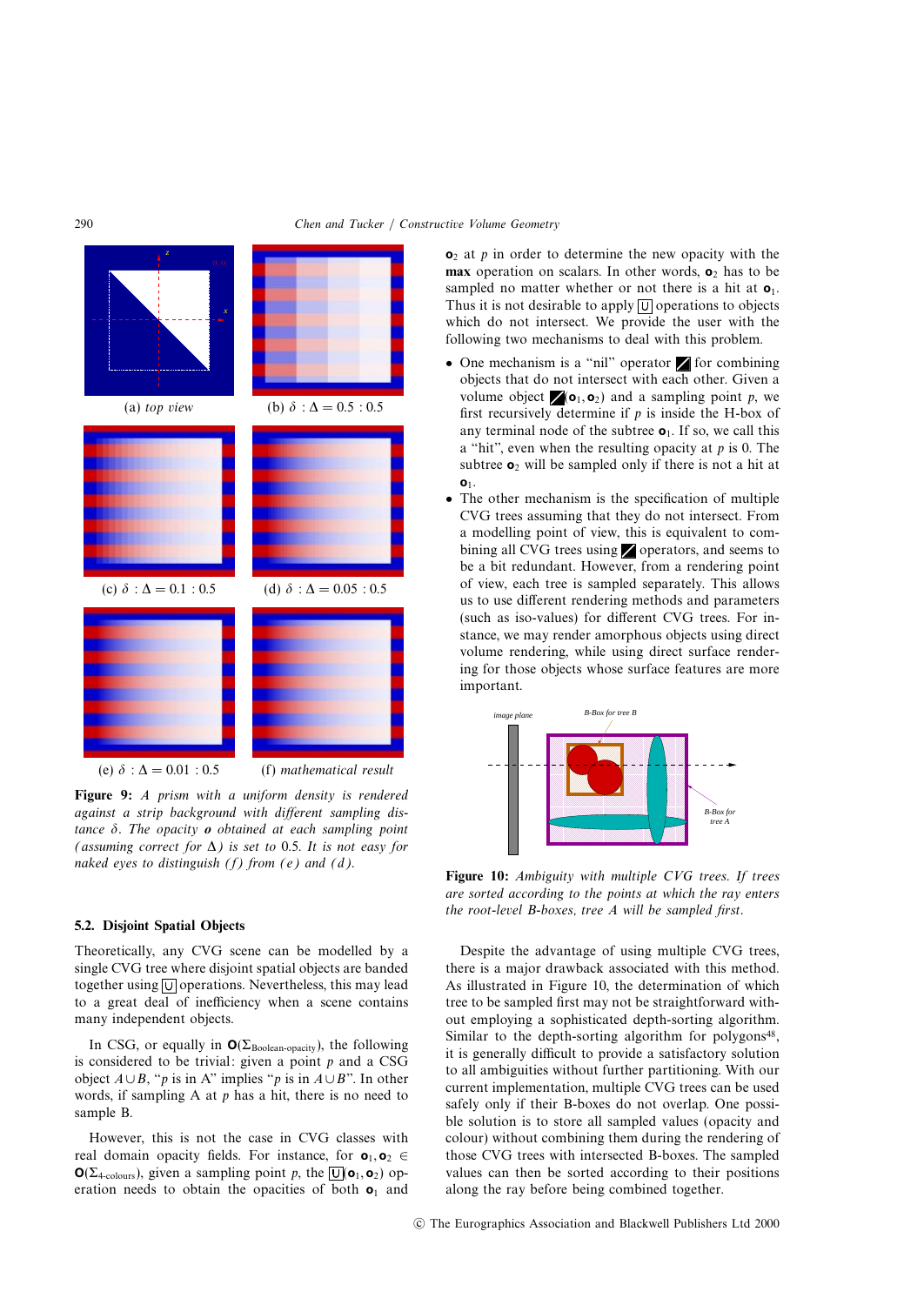## **6. Conclusions and Future Directions**

We have described the core of a graphics modelling scheme, namely Constructive Volume Geometry (CVG), which includes:

- a set of concepts which facilitate the constructive representation of spatial objects defined by mathematical scalar fields as well as discrete volume datasets;
- an algebraic framework that allows a variety of spatial object classes and operations to be formulated for different applications in a consistent manner;
- a hierarchical data representation scheme;
- a recursive rendering algorithm with both surface and volume rendering capabilities, together with a mechanism for consistent sampling of composite opacity fields.

In comparison with the existing constructive modelling methods such as CSG and implicit surfaces, CVG offers the following merits:

- CVG does not limit its operations to geometrical compositions only, and it can also be applied to combine physical properties that are associated with objects.
- With real domain opacity fields, CVG can be used to model and render both solid and amorphous objects.
- It accommodates objects which are defined mathematically by scalar fields as well as those built from sampled or simulated datasets such as medical images and other physical data.
- In classes such as **O**(Σ4-colours) and **O**(Σvisualisation), the spatial objects have true 3D "geometry" as well as heterogeneous colour properties. They operate on the interior as well as the exterior of objects, and therefore preserves the main geometrical properties in scalar fields such as volume density and multiple iso-surfaces.
- Images and solid textures can be naturally integrated into a scene as a volume object.

CVG is a general purpose modelling method, and it encompasses the main features of CSG and implicit surfaces while accommodating discrete volumetric datasets. It can be viewed as a major extension to the existing surface- and solid-based modelling schemes by introducing an extra dimension into the interior of objects and removing the necessity for boundary specification. It can also be considered as a high-level modelling scheme for volume visualisation, enabling operations for data manipulation (e.g. geometry clipping and colour mapping) to be consistently defined and implemented.

It is not intended for CVG to have a fixed set of classes or operations. The operations defined in this paper should be treated as templates rather than standards. However, this does not prevent one from defining a set of standard operations for a given class of graphical objects. It is indeed the authors' wish to encourage

the standardisation of operations within a well-specified class though that is generally beyond the scope of this paper.

We intend to focus our future research effort on two aspects. In modelling, we would like to conduct a comprehensive study of the algebraic properties of CVG classes and operations, and to investigate the use of such algebraic properties in optimising CVG terms. In rendering, we would like to investigate a spatial partitioning scheme that would provide a satisfactory solution to the ambiguity problem associated in rendering multiple CVG trees.

#### **References**

- 1. A. A. G. Requicha, "Representations for rigid solids: theory, methods and systems", Computing Surveys, **12**(4), pp. 437–464 (1980).
- 2. A. A. G. Requicha and H. B. Voelcker, "Solid modeling: a historical summary and contemporary assessment", IEEE Computer Graphics and Applications, **2**(2), pp. 9–24, (1982).
- 3. A. A. G. Requicha and H. B. Voelcker, "Solid modeling: Current status and research directions", IEEE Computer Graphics and Applications, **3**(7), pp. 25–37, (1983).
- 4. A. A. G. Requicha, Mathematical Models of Rigid Solids, Technical Memo 28, Production Automation Project, University of Rochester, Rochester, NY, (1977).
- 5. J. F. Blinn, "A generalization of algebraic surface drawing", ACM Transactions on Graphics, **1**(3), pp. 235–256, (1982).
- 6. G. Wyvill and P. Sharp, "Volume and surface properties in CSG", in Proceedings of Computer Graphics International '88: New Trends in Computer Graphics, pp. 257–266, Springer-Verlag, (1988).
- 7. K. Perlin, "An image synthesizer", ACM/SIG GRAPH Computer Graphics, **19**(3), pp. 287–296, (1985).
- 8. G. Y. Gardner, "Simulation of natural scenes using textured quadric surfaces", ACM/SIGGRAPH Computer Graphics, **18**(3), pp. 11–20, (1984).
- 9. M. R. Stytz, G. Frieder and O. Frieder, "Threedimensional medical imaging: algorithms and computer systems", ACM Computing Surveys, **23**(4), pp. 421–499, (1991).
- 10. S. E. Follin, "Scientific visualization", in A. Kent and J. G. Williams (eds), Encyclopedia of Microcomputers, **15**, pp. 147–178, Marcel Dekker, New York, (1998).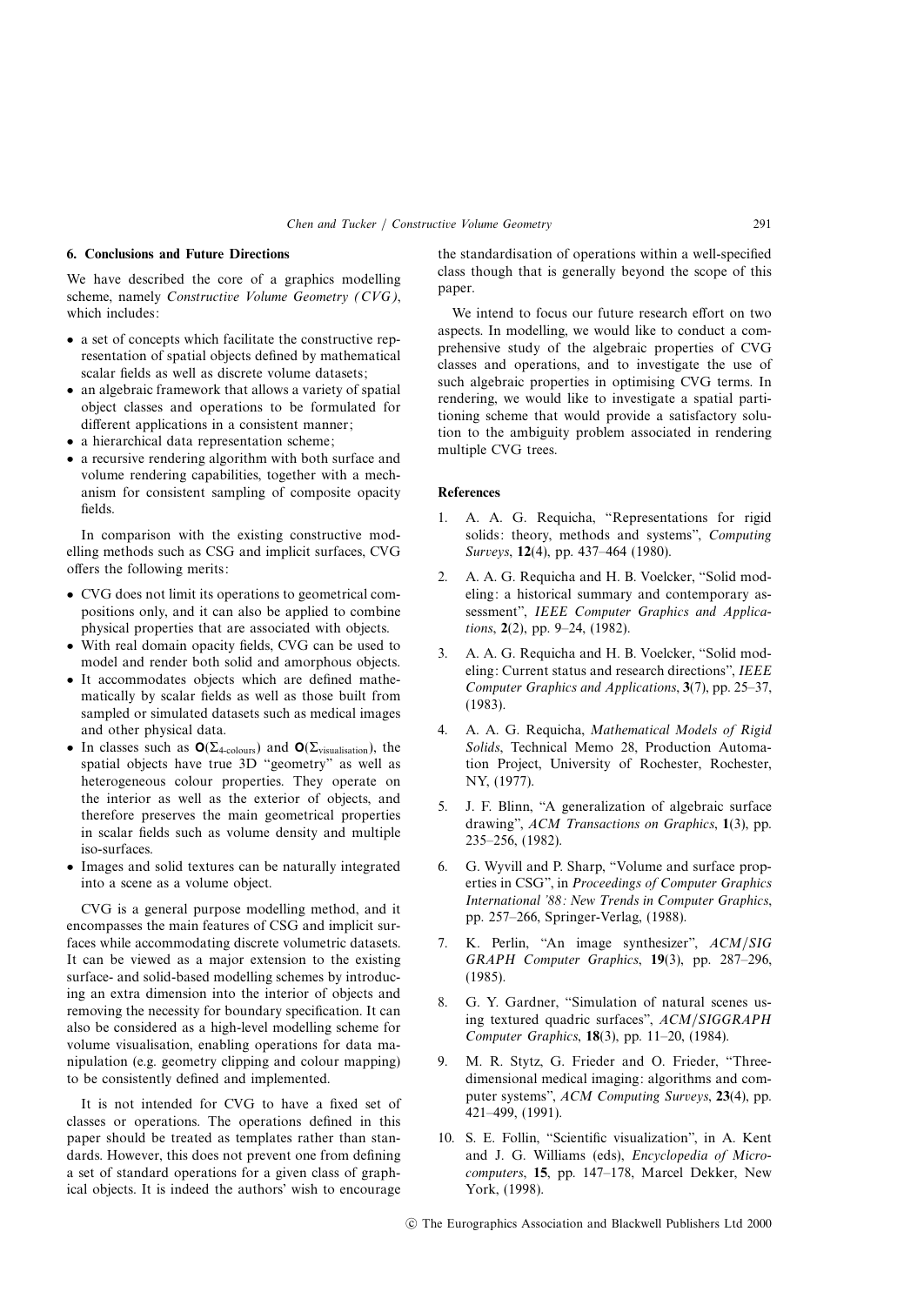- 11. J. C. Torres and B. Clares, "A formal approach to the specification of graphic object functions", Computer Graphics Forum, **13**(3) pp. C371–C380, (1994).
- 12. K. Meinke and J. V. Tucker, "Universal algebra", in S. Abramsky, D. Gabbay and T. S. E. Maibaum (eds), Handbook of Logic in Computer Science, Volume I, pp. 189–411, Oxford University Press, (1992).
- 13. J. Loeckx, H. D. Ehrich and M. Wolf, Specification of Abstract Data Types, Wiley/Teubner, (1996).
- 14. J. D. Foley, A. van Dam, S K. Feiner and J. F. Hughes, Computer Graphics: Principles and Practice, Addison-Wesley, Reading, (1990).
- 15. S. D. Roth, "Ray casting for modelling solids", Computer Graphics and Image Processing, **18**, pp. 109–144, (1982).
- 16. G. Wyvill, C. McPheeters and B. Wyvill, "Data structures for soft objects", The Visual Computer, **2**(4), pp. 227–234, (1986).
- 17. T. Duff, "Interval arithmetic and recursive subdivision for implicit functions and constructive solid geometry", ACM/SIGGRAPH Computer Graphics, **26**(2), pp. 131–138, (1992).
- 18. B. Wyvill, A. Guy and E. Galin, "Extending the CSG tree. warping, blending and Boolean operations in an implicit surface modeling system", Computer Graphics Forum, **18**(2), pp. 149–158, (1999).
- 19. A. Sherstyuk, "Fast ray tracing of implicit surfaces", Computer Graphics Forum, **18**(2), pp. 139– 148, (1999).
- 20. W. Lorensen and H. Cline, "Marching cubes: a high resolution 3D surface construction algorithm", ACM/SIGGRAPH Computer Graphics, **21**(4), pp. 163–169, (1987).
- 21. M. Levoy, "Display of surfaces from volume data", IEEE Computer Graphics and Applications, **8**(5), pp. 29–37, (1988).
- 22. P. Sabella, "A rendering algorithm for visualizing 3D scalar fields", ACM/SIGGRAPH Computer Graphics, **22**(4), pp. 51–58, (1988).
- 23. L. Westover, "Footprint evaluation for volume rendering", ACM/SIGGRAPH Computer Graphics, **24**(4), pp. 59–64, (1988).
- 24. J. Wilhelms and A. Van Gelder, "A coherent projection approach for direct volume rendering", ACM/SIGGRAPH Computer Graphics, **25**(4), pp. 275–284, (1991).
- 25. G. Nielson, "Volume modelling", in M. Chen, A. Kaufman and R. Yagel (eds), Volume Graphics, pp. 29–48, Springer, London, (2000).
- 26. M. Levoy, "Efficient ray tracing of volume data", ACM Transaction on Graphics, **9**(3), pp. 245–261, (1990).
- 27. D. Laur and P. Hanrahan, "Hierarchical splatting: a progressive refinement algorithm for volume rendering", ACM/SIGGRAPH Computer Graphics, **25**(4), pp. 285–288, (1991).
- 28. A. Leu and M. Chen, "Modelling and rendering graphics scenes composed of multiple volumetric datasets", Computer Graphics Forum, **18**(2), pp. 159– 171, (1999).
- 29. T. Malzbender, "Fourier volume rendering", ACM Transaction on Graphics, **12**(3), pp. 233–250, (1993).
- 30. S. Wang and A. Kaufman. "Volume sculpting", in Proceedings of Symposium on Interactive 3D Graphics, pp. 151-156, (April 1995).
- 31. T. A. Galyean and J. F. Hughes, "Sculpting: an interactive volumetric modeling technique", ACM/SIGGRAPH Computer Graphics, **25**(4), pp. 267–274, (1991).
- 32. R. S. Avia and L. M. Sobierajsk. "A haptic interaction method for volume visualization", in Proceedings of IEEE Symposium on Volume Visualization, pp. 197–204, San Francisco, CA, (October 1996).
- 33. S. M. Wang and A. Kaufman, "Volume sampled voxelization of geometric primitives", in Proceedings of IEEE Symposium on Volume Visualization, pp. 78–84, Los Alamos, CA, (October 1993).
- 34. S. Fang and R. Dai Srinivasan, "Volumetric CSG - a model-based volume visualisation approach", in Proceedings of the 6th International Conference in Central Europe on Computer Graphics and Visualisation, pp. 88–95, (1998).
- 35. D. E. Breen, S. Mauch and R. T. Whitaker, "3D conversion of CSG models models into distance volumes", in Proceedings of IEEE/ACM Symposium on Volume Visualisation, pp. 7–14, (1998).
- 36. M. Chen, A. E. Kaufman and R. Yagel (eds), Volume Graphics, Springer, London, (2000).
- 37. A. Kaufman, D. Cohen and R. Yagel, "Volume graphics", IEEE Computer, **26**(7), pp. 51–64, (1993).
- 38. M. Chen and J. V. Tucker, Constructive Volume Geometry, Technical Report, CS-TR-98-19, Department of Computer Science, University of Wales Swansea, (July 1998).
- 39. A. Ricci, "Constructive geometry for computer graphics", Computer Journal, **16**(2), pp. 157–160, (1973).
- 40. R. J. Oddy and P. J. Willis, "A physically based

c The Eurographics Association and Blackwell Publishers Ltd 2000